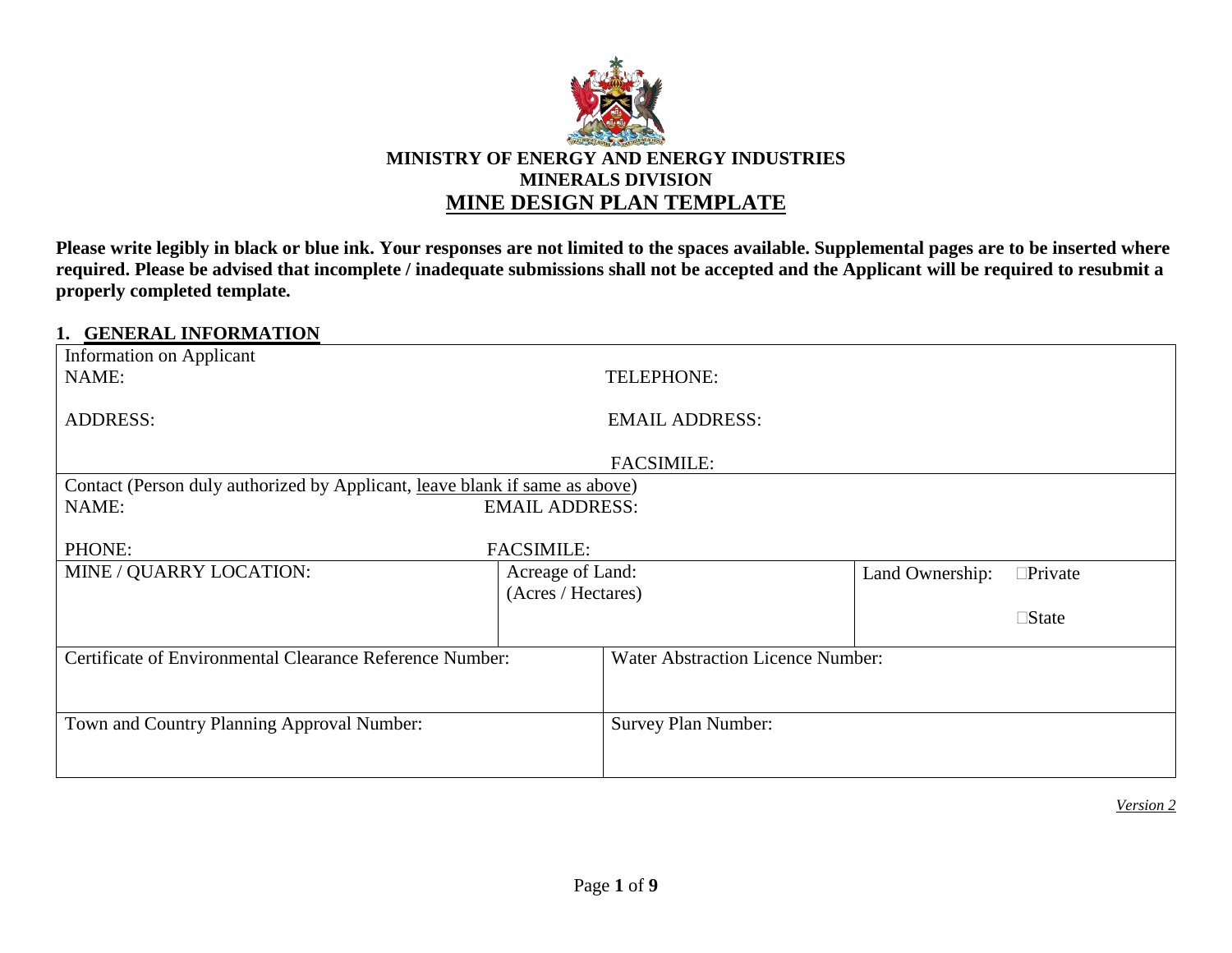# **2. General Site Description:**

| List the current land use of the site                       | For all nearby communities, give the following details |  |                                                                                       |  |
|-------------------------------------------------------------|--------------------------------------------------------|--|---------------------------------------------------------------------------------------|--|
|                                                             | Name                                                   |  |                                                                                       |  |
|                                                             | Characteristics (e.g.                                  |  |                                                                                       |  |
|                                                             | agricultural, residential,<br>$etc.$ )                 |  |                                                                                       |  |
|                                                             | Location                                               |  |                                                                                       |  |
|                                                             |                                                        |  |                                                                                       |  |
|                                                             | Population Size                                        |  |                                                                                       |  |
| <b>Vegetation Type</b>                                      |                                                        |  |                                                                                       |  |
| $\Box$ Primary forest<br>□Secondary forest                  |                                                        |  | □Evergreen seasonal forest □Semi-evergreen seasonal forest □Deciduous seasonal forest |  |
| □Bush lands<br>$\Box$ Cultivated lands<br>$\Box$ Grasslands |                                                        |  |                                                                                       |  |
| Acreage to be cleared (Ac/Ha):                              |                                                        |  |                                                                                       |  |
|                                                             |                                                        |  |                                                                                       |  |
| <b>Topography and Gradient:</b>                             |                                                        |  |                                                                                       |  |
| $\Box$ Generally flat                                       |                                                        |  |                                                                                       |  |
| $\Box$ Rolling/Undulating                                   |                                                        |  |                                                                                       |  |
| $\Box$ Hilly/Mountainous                                    |                                                        |  |                                                                                       |  |
|                                                             |                                                        |  |                                                                                       |  |
|                                                             |                                                        |  |                                                                                       |  |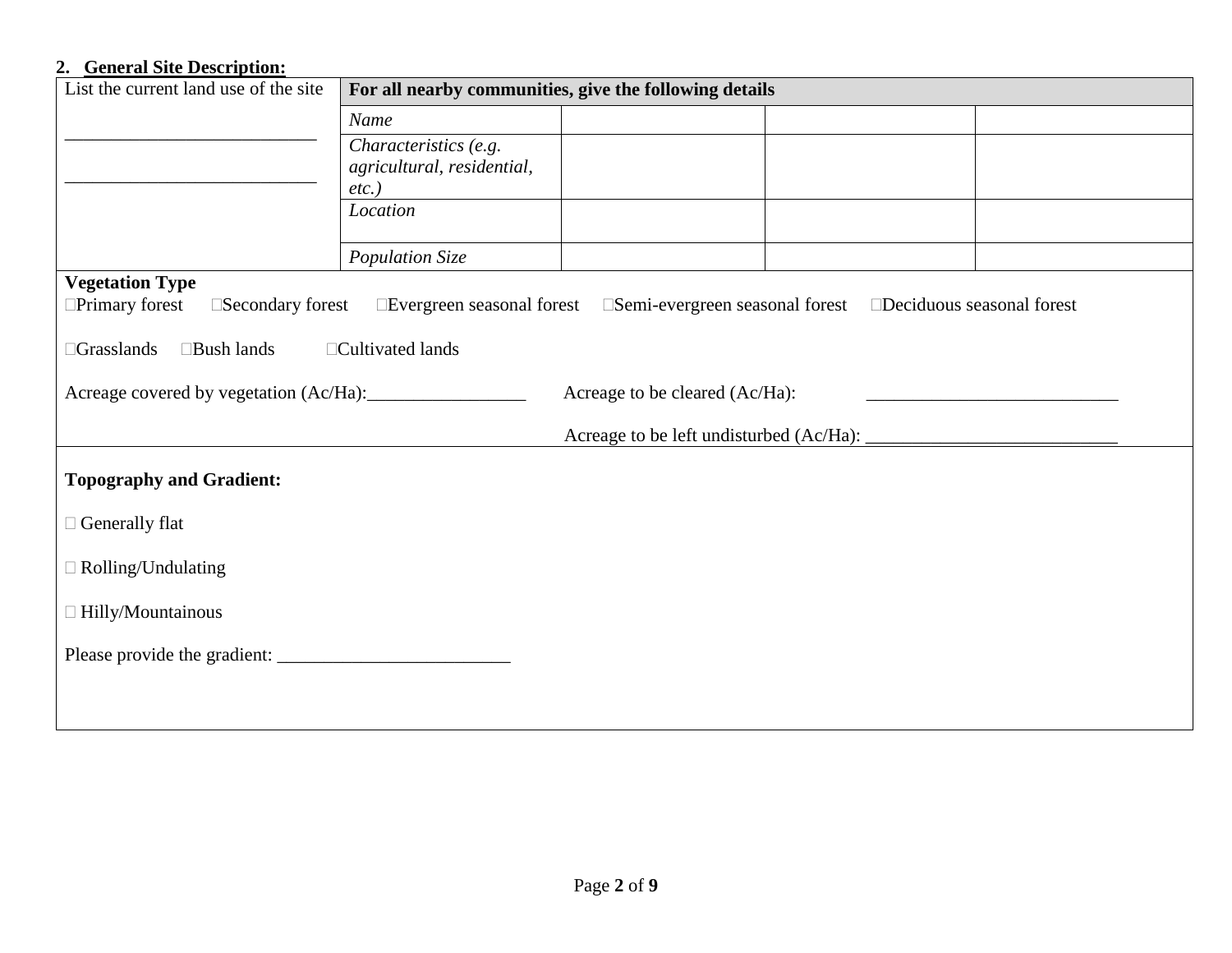| <b>DRAINAGE:</b>                      |                                                                                            |                          |                          |                                                               |
|---------------------------------------|--------------------------------------------------------------------------------------------|--------------------------|--------------------------|---------------------------------------------------------------|
|                                       | Type of drainage present on and near the mining site, tick all that apply:                 |                          |                          |                                                               |
| <b>NATURAL SURFACE DRAINAGE:</b>      |                                                                                            |                          |                          |                                                               |
| $\square$ Watercourses                | $\Box$ Natural outfalls                                                                    | $\square$ Wetlands       | $\Box$ Perennial         | $\Box$ Intermittent                                           |
|                                       |                                                                                            |                          |                          |                                                               |
| <b>MAN-MADE DRAINAGE:</b>             |                                                                                            |                          |                          |                                                               |
| Roadside drains                       | $\Box$ Perimeter drains<br>$\square$ Storm-water ponds                                     | $\square$ Silt traps     | $\square$ Settling ponds | $\Box$ Man-made outfalls<br>(connected to municipal drainage) |
|                                       | Specify type of outfalls present in relation to settling ponds on site:                    |                          |                          |                                                               |
| □Man-made<br>$\Box$ Outfall to rivers | □Closed Loop                                                                               | $\Box$ Use of silt traps |                          |                                                               |
|                                       | Give details of measures in place to control sediment discharge after periods of rainfall. |                          |                          |                                                               |
|                                       |                                                                                            |                          |                          |                                                               |
|                                       |                                                                                            |                          |                          |                                                               |
|                                       |                                                                                            |                          |                          |                                                               |
|                                       |                                                                                            |                          |                          |                                                               |
|                                       |                                                                                            |                          |                          |                                                               |
|                                       |                                                                                            |                          |                          |                                                               |
|                                       |                                                                                            |                          |                          |                                                               |
|                                       |                                                                                            |                          |                          |                                                               |
|                                       |                                                                                            |                          |                          |                                                               |
|                                       |                                                                                            |                          |                          |                                                               |
|                                       |                                                                                            |                          |                          |                                                               |
|                                       |                                                                                            |                          |                          |                                                               |
|                                       |                                                                                            |                          |                          |                                                               |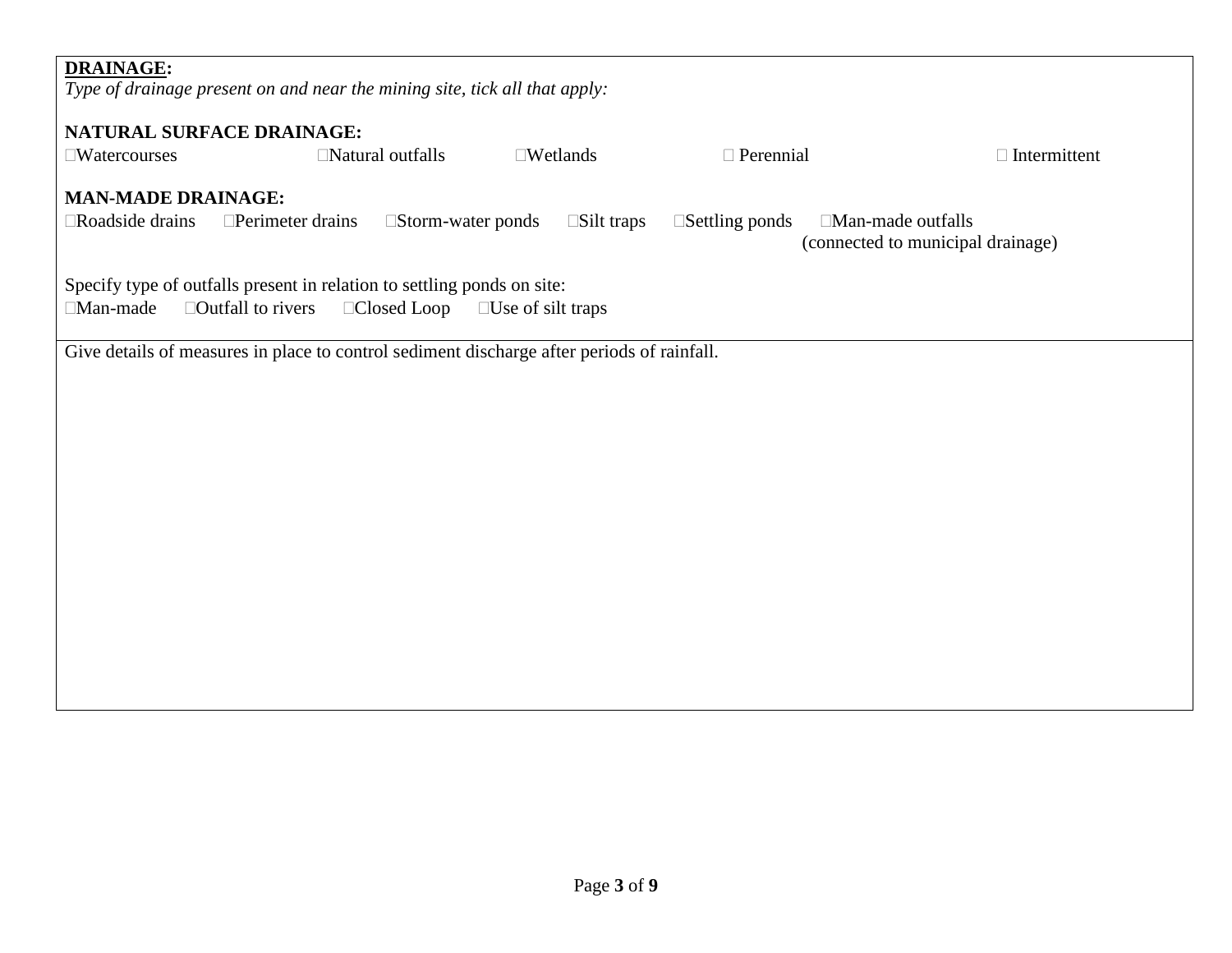|                                                                                      | 3. Management of Water Sources: (please liaise with the Water Resources Agency for pertinent accurate information) |                                  |  |  |  |  |
|--------------------------------------------------------------------------------------|--------------------------------------------------------------------------------------------------------------------|----------------------------------|--|--|--|--|
|                                                                                      | <b>Groundwater resources:</b> present on and near the mining site, tick all that apply                             |                                  |  |  |  |  |
|                                                                                      |                                                                                                                    |                                  |  |  |  |  |
| Aquifer name:                                                                        |                                                                                                                    |                                  |  |  |  |  |
| □Unconfined<br>□Confined<br>Type:                                                    |                                                                                                                    |                                  |  |  |  |  |
|                                                                                      |                                                                                                                    |                                  |  |  |  |  |
| Acreage of recharge areas:                                                           | <b>Water table:</b>                                                                                                |                                  |  |  |  |  |
| (Hectares/Acres)                                                                     | Depth $(m)$                                                                                                        |                                  |  |  |  |  |
| Give details of measures in place to control contamination of groundwater resources. |                                                                                                                    |                                  |  |  |  |  |
|                                                                                      |                                                                                                                    |                                  |  |  |  |  |
|                                                                                      |                                                                                                                    |                                  |  |  |  |  |
|                                                                                      |                                                                                                                    |                                  |  |  |  |  |
|                                                                                      |                                                                                                                    |                                  |  |  |  |  |
|                                                                                      |                                                                                                                    |                                  |  |  |  |  |
|                                                                                      |                                                                                                                    |                                  |  |  |  |  |
| Well information for any water-wells within or close to the mining area              |                                                                                                                    |                                  |  |  |  |  |
| Location (northings, eastings) (Naparima Datum)                                      | Type (production/monitoring)                                                                                       | Ownership (private/state)        |  |  |  |  |
|                                                                                      |                                                                                                                    |                                  |  |  |  |  |
|                                                                                      |                                                                                                                    |                                  |  |  |  |  |
|                                                                                      |                                                                                                                    |                                  |  |  |  |  |
|                                                                                      |                                                                                                                    |                                  |  |  |  |  |
|                                                                                      |                                                                                                                    |                                  |  |  |  |  |
| <b>Water utilization</b>                                                             |                                                                                                                    |                                  |  |  |  |  |
| <b>Source</b><br>Rate of abstraction (gallons/month)                                 | Monthly usage (gallons/month)                                                                                      | Method of treatment of raw water |  |  |  |  |
| <b>Groundwater</b>                                                                   |                                                                                                                    |                                  |  |  |  |  |
|                                                                                      |                                                                                                                    |                                  |  |  |  |  |
| Surface water                                                                        |                                                                                                                    |                                  |  |  |  |  |
|                                                                                      |                                                                                                                    |                                  |  |  |  |  |
| Potable water                                                                        |                                                                                                                    |                                  |  |  |  |  |
|                                                                                      |                                                                                                                    |                                  |  |  |  |  |
|                                                                                      |                                                                                                                    |                                  |  |  |  |  |
|                                                                                      |                                                                                                                    |                                  |  |  |  |  |
| <b>Official Signature and Stamp from the Water Resources Agency</b>                  |                                                                                                                    |                                  |  |  |  |  |
|                                                                                      |                                                                                                                    |                                  |  |  |  |  |
|                                                                                      |                                                                                                                    |                                  |  |  |  |  |
|                                                                                      |                                                                                                                    |                                  |  |  |  |  |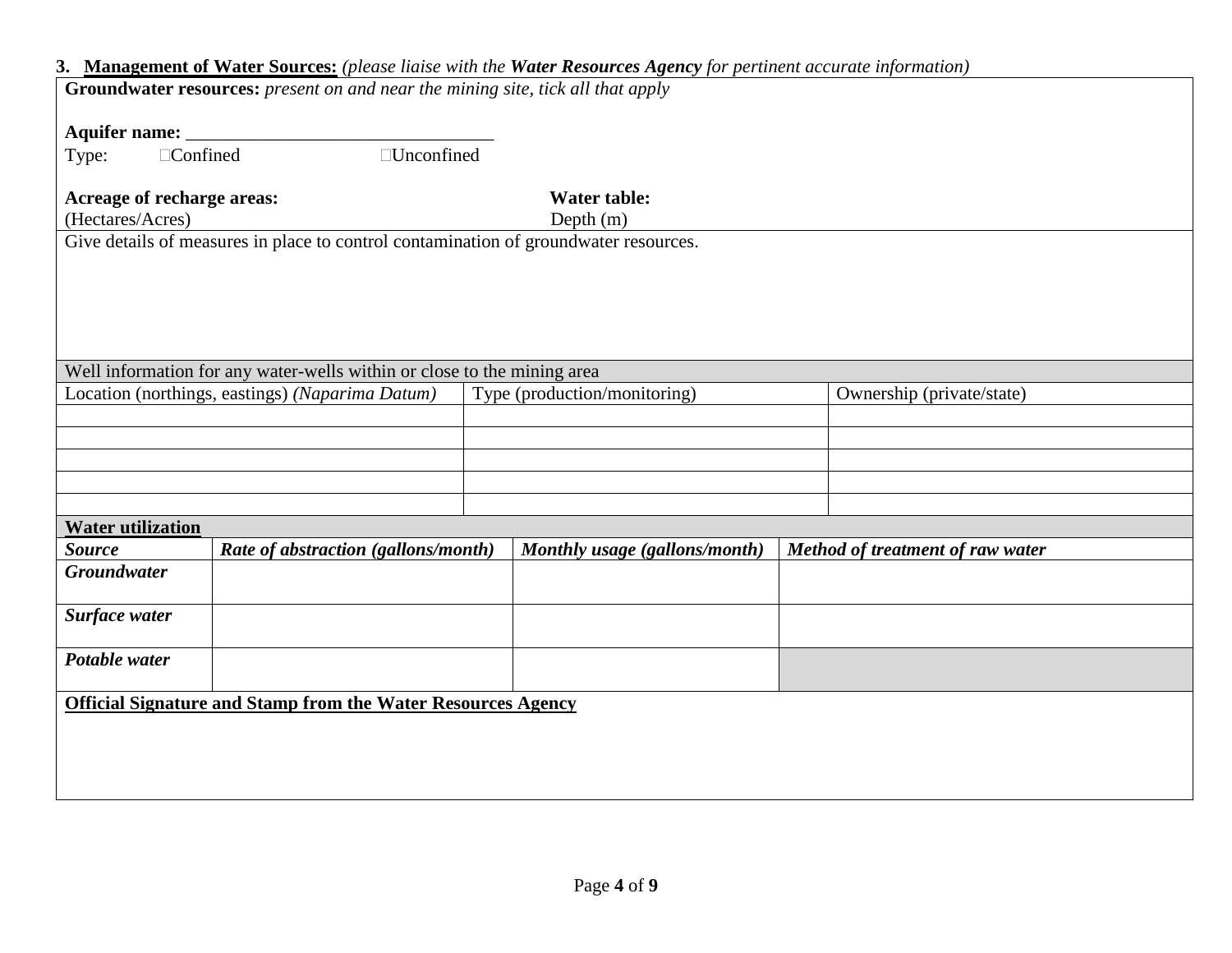| 4. Mine Description:                                                              |                                                                                                    |                                     |
|-----------------------------------------------------------------------------------|----------------------------------------------------------------------------------------------------|-------------------------------------|
| <b>Material to be Mined:</b>                                                      | Processing plant on-site                                                                           |                                     |
| $\square$ Sand                                                                    | $\Box$ Yes<br>$\Box$ No                                                                            |                                     |
| $\Box$ Fill material                                                              |                                                                                                    |                                     |
| $\Box$ Sand and gravel                                                            | Type of Processing Plant: □Wet<br>$\square$ Dry                                                    | □Combination                        |
| □ Hard Rock:                                                                      |                                                                                                    |                                     |
| $\Box$ Blue Limestone                                                             | If NO is selected, please identify and provide the name and location of any processing plant to be |                                     |
| □ Yellow Limestone                                                                | utilized                                                                                           |                                     |
| $\Box$ Porcellanite                                                               |                                                                                                    |                                     |
| □ Andesite                                                                        |                                                                                                    |                                     |
| □ Oil / Tar Sand                                                                  |                                                                                                    |                                     |
| $\Box$ Other: Please indicate resource of interest                                |                                                                                                    |                                     |
|                                                                                   |                                                                                                    |                                     |
|                                                                                   |                                                                                                    |                                     |
| $\Box$ Open pit<br>$\Box$ Hillside                                                |                                                                                                    |                                     |
|                                                                                   |                                                                                                    |                                     |
| Deposits to be removed                                                            | Average thickness $(\text{ft}/\text{m})$                                                           | Volume (cubic yards / cubic metres) |
|                                                                                   |                                                                                                    |                                     |
| Topsoil                                                                           |                                                                                                    |                                     |
|                                                                                   |                                                                                                    |                                     |
| Overburden                                                                        |                                                                                                    |                                     |
|                                                                                   |                                                                                                    |                                     |
| Mineral of interest                                                               |                                                                                                    |                                     |
|                                                                                   |                                                                                                    |                                     |
|                                                                                   |                                                                                                    |                                     |
|                                                                                   |                                                                                                    |                                     |
|                                                                                   |                                                                                                    |                                     |
| Acreage used for overburden stockpile (Ac/Ha): __________________________________ |                                                                                                    |                                     |
| Acreage used for aggregate stockpile (Ac/Ha): ___________________________________ |                                                                                                    |                                     |
|                                                                                   |                                                                                                    |                                     |
|                                                                                   |                                                                                                    |                                     |
|                                                                                   |                                                                                                    |                                     |
| Number of mining pits:                                                            |                                                                                                    |                                     |
|                                                                                   |                                                                                                    |                                     |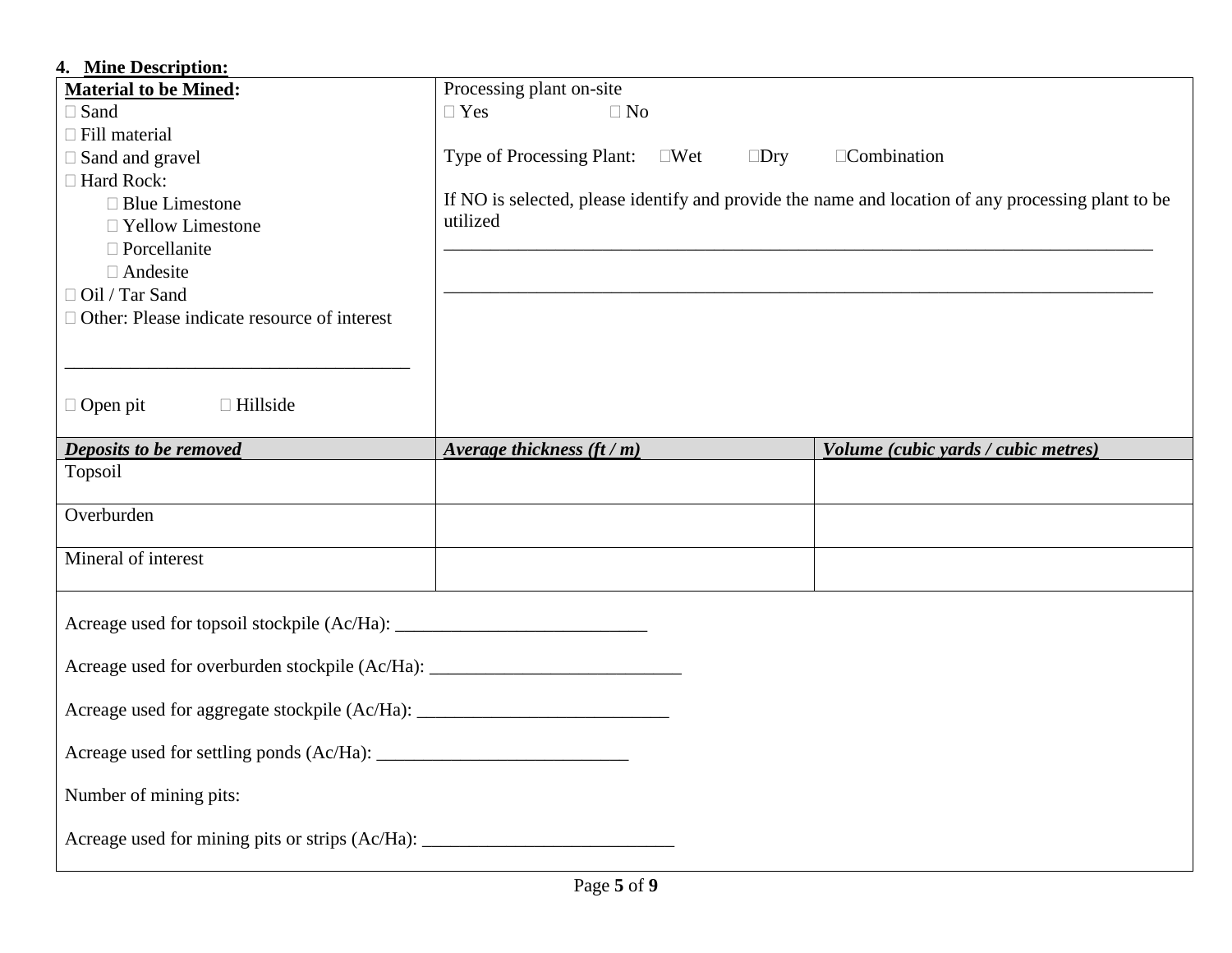| State the method for the storage of topsoil and overburden:                                 |                                 |                                          |  |  |  |
|---------------------------------------------------------------------------------------------|---------------------------------|------------------------------------------|--|--|--|
|                                                                                             |                                 |                                          |  |  |  |
|                                                                                             |                                 |                                          |  |  |  |
|                                                                                             |                                 |                                          |  |  |  |
|                                                                                             |                                 |                                          |  |  |  |
|                                                                                             |                                 |                                          |  |  |  |
| If applicable, state the method and rate of de-watering of the mine:                        |                                 |                                          |  |  |  |
|                                                                                             |                                 |                                          |  |  |  |
|                                                                                             |                                 |                                          |  |  |  |
|                                                                                             |                                 |                                          |  |  |  |
|                                                                                             |                                 |                                          |  |  |  |
| State the method of extraction of aggregate:                                                |                                 |                                          |  |  |  |
|                                                                                             |                                 |                                          |  |  |  |
|                                                                                             |                                 |                                          |  |  |  |
|                                                                                             |                                 |                                          |  |  |  |
|                                                                                             |                                 |                                          |  |  |  |
| State the <b>RATE</b> of extraction of aggregate (cubic yards/cubic metres per day/month) : |                                 |                                          |  |  |  |
|                                                                                             |                                 |                                          |  |  |  |
| <b>Parameter</b>                                                                            | For any BERMS to be constructed | <b>For any BENCHES to be constructed</b> |  |  |  |
| Maximum height (ft / m)                                                                     |                                 |                                          |  |  |  |
| Maximum width $(\text{ft}/\text{m})$                                                        |                                 |                                          |  |  |  |
|                                                                                             |                                 |                                          |  |  |  |
| Minimum width $(\text{ft}/\text{m})$                                                        |                                 |                                          |  |  |  |
| Maximum gradient / slope (ratio / angle in degrees)                                         |                                 |                                          |  |  |  |
|                                                                                             |                                 |                                          |  |  |  |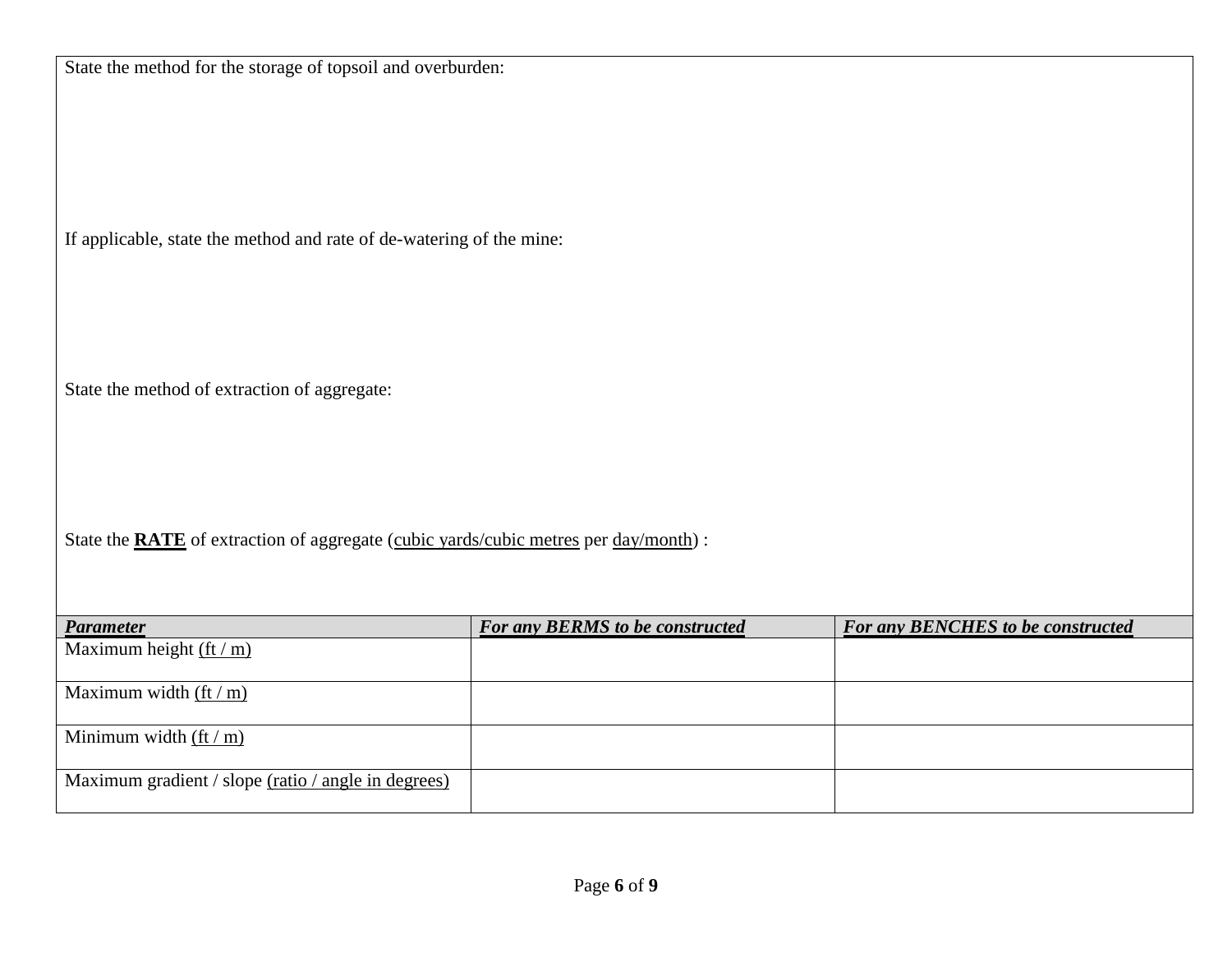| Quantity | <b>Type of Equipment</b> | <b>Make and Model</b> | Capacity | <b>Power consumption</b> | <b>Power Source:</b> |
|----------|--------------------------|-----------------------|----------|--------------------------|----------------------|
|          |                          |                       |          |                          | (Generator, T&TEC,   |
|          |                          |                       |          |                          | Diesel, etc.)        |
|          |                          |                       |          |                          |                      |
|          |                          |                       |          |                          |                      |
|          |                          |                       |          |                          |                      |
|          |                          |                       |          |                          |                      |
|          |                          |                       |          |                          |                      |
|          |                          |                       |          |                          |                      |
|          |                          |                       |          |                          |                      |
|          |                          |                       |          |                          |                      |
|          |                          |                       |          |                          |                      |
|          |                          |                       |          |                          |                      |
|          |                          |                       |          |                          |                      |
|          |                          |                       |          |                          |                      |
|          |                          |                       |          |                          |                      |
|          |                          |                       |          |                          |                      |
|          |                          |                       |          |                          |                      |
|          |                          |                       |          |                          |                      |
|          |                          |                       |          |                          |                      |
|          |                          |                       |          |                          |                      |
|          |                          |                       |          |                          |                      |
|          |                          |                       |          |                          |                      |
|          |                          |                       |          |                          |                      |
|          |                          |                       |          |                          |                      |

### **5. Details of Equipment to be Utilized** *(excavators, trucks, etc.)*

*(Attach a brochure, where available)*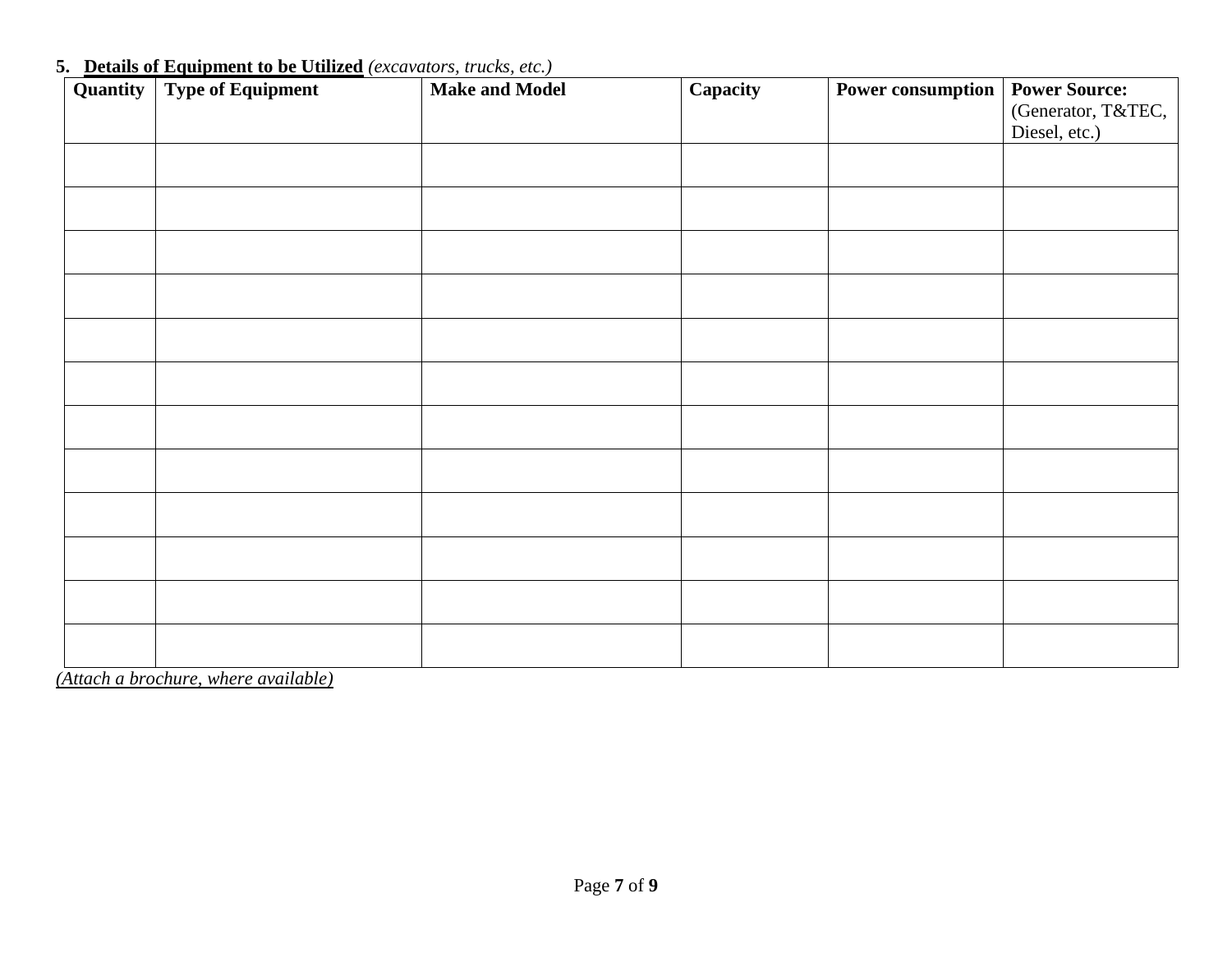#### **6. Diagrams and Plans:**

- i. Layout Plan of the Mining Operations- Please produce a detailed scaled drawing showing the location of the following, where applicable:
- Land boundaries
- Mine boundaries
- Vegetative buffers
- Offices and buildings
- $\bullet$  Hard ground surface area(s)
- Fuelling site (showing the location of storage tanks and bunds)
- Processing Plant
- Settling ponds
- Silt Traps
- **Catchments**
- Benches
- Pits
- Check Dams
- Storm-water drains
- Natural and man-made watercourses, and associated berms to be constructed
- Stockpiles for unprocessed minerals
- Stockpiles for processed minerals
- Berms
- Roadways in the vicinity and on the site
- Garage for storage and maintenance of equipment
- Known groundwater recharge area(s)
- Metered and un-metered water abstraction point(s)
- Water-abstraction wells
- Water pumps
- Water discharge points
- Any other feature(s) on the site

- ii. Topography
	- Topographic map of the site (to be prepared by a Land Surveyor)
	- Profile of mine site prior to mining activity along a North-South transect
	- Profile of mine site prior to mining along an East-West transect
- iii. Geology
	- A Geological Map of the proposed mining site
	- Geological cross-sections from the surface to the base of the mineral of interest in the
		- o North-South direction and
		- o East-West direction
	- Isopach Maps of the
		- o Topsoil
		- o Overburden and
		- o Minable minerals